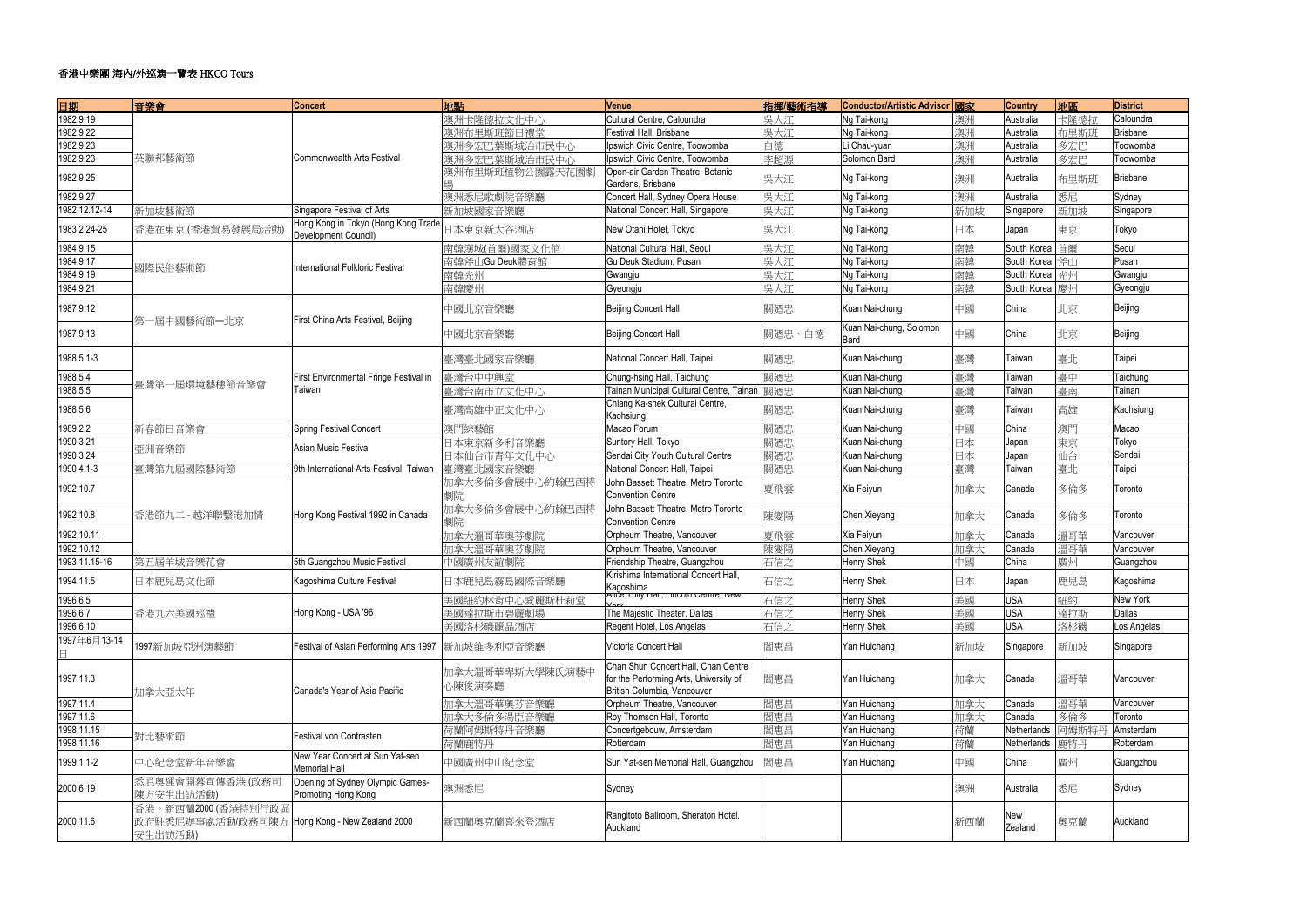| 日期            | 音樂會                                                            | <b>Concert</b>                                                                                                                                      | 地點                    | Venue                                            | 指揮麼術指導         | Conductor/Artistic Advisor 國家            |     | <b>Country</b>    | 地區   | <b>District</b> |
|---------------|----------------------------------------------------------------|-----------------------------------------------------------------------------------------------------------------------------------------------------|-----------------------|--------------------------------------------------|----------------|------------------------------------------|-----|-------------------|------|-----------------|
| 2002.2.10     |                                                                | Performing Tour in Austria and                                                                                                                      | 奧地利維也納金色大廳            | Goldenersaal, Vienna                             | 閻惠昌            | Yan Huichang                             | 奧地利 | Austria           | 維也納  | Vienna          |
| 2002.2.13     | 維也納金色大廳及歐洲巡迴演出                                                 | Germany                                                                                                                                             | 德國德根道夫市政會堂            | Stadthalle, Deggendorf                           | 閻惠昌            | Yan Huichang                             | 德國  | Germany           | 德根道夫 | Deggendorf      |
| 2002.2.14     |                                                                |                                                                                                                                                     | 德國慕尼克市政府赫爾庫勒斯大廳       | Herkulessaal, Municipal Government in<br>Munich  | 閻惠昌            | Yan Huichang                             | 德國  | Germany           | 慕尼黑  | Munich          |
| 2002.5.1      | 2002樂韻星輝夜<br>(香港特別行政區政府駐華盛頓經濟<br>貿易辦事處活動                       | Musical Radiance from Hong Kong -<br>Pearl of the East                                                                                              | 美國華盛頓華納劇院             | Warner Theatre, Washington D.C.                  | 閻惠昌            | Yan Huichang                             | 美國  | <b>USA</b>        | 華盛頓  | Washington D.C. |
| 2002.10.10    | 第十六屆澳門國際音樂節「花好月<br>圓」音樂會                                       | 16th Macao International Music<br>Festival                                                                                                          | 澳門文化中心綜合劇院            | Grand Auditorium, Macao Cultural Centre   閻惠昌    |                | Yan Huichang                             | 中國  | China             | 澳門   | Macao           |
| 2002.11.24-25 | 香港特別行政區政府駐東京經濟貿<br>易辦事處活動                                      | HKETO Japan Event                                                                                                                                   | 日本東京品川王子飯店            | Shinagawa Prince Hotel, Tokyo                    |                |                                          | 日本  | Japan             | 東京   | Tokyo           |
| 2003.11.10    | 香港特別行政區政府重整經濟活動<br>(香港特別行政區政府駐倫敦經濟<br>貿易辦事處活動/行政長官董建華出<br>訪活動) | Revive the Hong Kong Economy<br>(HKETO London Event)                                                                                                | 英國倫敦自然歷史博物館           | Natural History Museum, London                   | 閻惠昌            | Yan Huichang                             | 英國  | UK                | 倫敦   | London          |
| 2003.12.19    |                                                                |                                                                                                                                                     | 中國汕頭藝都劇院              | Yidu Theatre, Shantou                            | 閻惠昌            | Yan Huichang                             | 中國  | China             | 汕頭   | Shantou         |
| 2003.12.20    |                                                                |                                                                                                                                                     | 中國佛山影劇院               | Foshan Theatre                                   | 閻惠昌            | Yan Huichang                             | 中國  | China             | 佛山   | Foshan          |
| 2003.12.21    | 中國移動通訊新年音樂會                                                    | China Mobile Communications                                                                                                                         | 中國東莞東城文化中心            | Dongcheng Cultural Centre, Dongguan              | 閻惠昌            | Yan Huichang                             | 中國  | China             | 東莞   | Dongguan        |
| 2003.12.22    |                                                                | <b>Corporation New Year Concerts</b>                                                                                                                | 中國深圳大劇院               | Shenzhen Theatre                                 | 閻惠昌            | Yan Huichang                             | 中國  | China             | 深圳   | Shenzhen        |
| 2003.12.23    |                                                                |                                                                                                                                                     | 中國廣州星海音樂廳             | Xinghai Concert Hall, Guangzhou                  | 閻惠昌            | Yan Huichang                             | 中國  | China             | 廣州   | Guangzhou       |
| 2003.12.24    |                                                                |                                                                                                                                                     | 中國珠海大會堂               | Zhuhai City Hall,                                | 閻惠昌            | Yan Huichang                             | 中國  | China             | 珠海   | Zhuhai          |
| 2003.12.25    |                                                                |                                                                                                                                                     | 中國廣州星海音樂廳             | Xinghai Concert Hall, Guangzhou                  | 閻惠昌            | Yan Huichang                             | 中國  | China             | 廣州   | Guangzhou       |
| 2003.12.29-31 | 樂壇神筆 - 趙季平經典民樂作品西<br>安新年音樂會                                    | The Magic Notes of Zhao Jiping - New<br>Year Concert at Xi'an                                                                                       | 中國西安易俗大劇院             | Yisu Theatre, Xi'an                              | 閻惠昌            | Yan Huichang                             | 中國  | China             | 西安   | Xi'an           |
| 2004.5.1-2    | 南京世界歷史文化名城博覽會《和<br>平頌》音樂會                                      | Ode to Peace - Concert of the World<br>Historical and Cultural Cities Expo                                                                          | 中國南京文化藝術中心大劇院         | Grand Theatre, Nanjing Culture and Art<br>Centre | 閻惠昌、石中光        | Yan Huichang, Shi<br>Zhongguang          | 中國  | China             | 南京   | Nanjing         |
| 2004.6.11     |                                                                | Saint-Denis Arts Festival                                                                                                                           | 法國巴黎榮譽勳位場館            | Pavillon de la Legion d'Honneur, Paris           | 閻惠昌            | Yan Huichang                             | 法國  | China             | 巴黎   | Paris           |
| 2004.6.12     | 中法文化年聖但尼藝術節                                                    |                                                                                                                                                     | 法國巴黎聖但尼大教堂            | Basilica Saint-Denis, Paris                      | 閻惠昌            | Yan Huichang                             | 法國  | China             | 巴黎   | Paris           |
| 2004.9.5      | 香港文化周閉幕音樂會「香港中樂<br>鳴申城                                         | Hong Kong Culture Week Closing<br>Concert                                                                                                           | 中國上海大劇院               | Shanghai Grand Theatre                           | 閻惠昌            | Yan Huichang                             | 中國  | China             | 上海   | Shanghai        |
| 2004.9.7      | 香港中樂團名曲精選之夜                                                    | <b>HKCO Plays Memorable Tunes</b>                                                                                                                   | 中國南京文化藝術中心大劇院         | Grand Theatre, Nanjing Culture and Art<br>Centre | 閻惠昌            | Yan Huichang                             | 中國  | China             | 南京   | Nanjing         |
| 2004.10.27    | 樂韻光輝夜                                                          |                                                                                                                                                     | 德國柏林艾頓酒店中國會           | China Club of Adlon Hotel, Berlin                | 閻惠昌            | Yan Huichang                             | 德國  | Germany           | 柏林   | Berlin          |
| 2004.10.29    | (香港特別行政區政府駐倫敦經濟<br>貿易辦事處活動/政務司曾蔭權出訪                            | HKETO London Event                                                                                                                                  | 捷克布拉格市政大廳             | Prague Municipal House House                     | 閻惠昌            | Yan Huichang                             | 捷克  | Czech<br>Republic | 布拉格  | Prague          |
| 2004.11.1     | 活動)                                                            |                                                                                                                                                     | 愛爾蘭都柏林艾維利大廳           | Iveay House, Dublin                              | 閻惠昌            | Yan Huichang                             | 愛爾蘭 | Ireland           | 都柏林  | Dublin          |
| 2005.4.6-7    | 第九屆西洽會大唐芙蓉園之夜<br>中華經典民樂作品音樂會                                   | The Kennedy Center Festival of China                                                                                                                | 中國西安交通大學思源活動中心        | Siyuan Stadium, Xi'an Jiaotong<br>University     | 閻惠昌、趙季平        | Yan Huichang, Zhao Jiping                | 中國  | China             | 西安   | Xi'an           |
| 2005.5.9-10   | 紀念中國人民抗日戰爭暨世界反法<br>西斯戰爭勝利60周年<br>和平頌音樂會                        | Ode to Peace - To commemorate the<br>60th Anniversary of the victory of the<br>world anti-Fascist war and war of<br>resistance against Japan by the | 中國北京人民大會堂             | The Great Hall of the People, Beijing            | 閻惠昌、石中<br>光、李英 | Yan Huichang, Shi<br>Zhongguang, Li Ying | 中國  | China             | 北京   | Beijing         |
| 2005.10.7     | 中國文化節 - 音樂工作坊                                                  | The Kennedy Center Festival of China<br>Music Workshop                                                                                              | 美國華盛頓甘迺迪中心            | Kennedy Center, Washington D.C.                  | 周熙杰            | Chew Hee Chiat                           | 美國  | <b>USA</b>        | 華盛頓  | Washington D.C. |
| 2005.10.8     | 中國文化節 - 鼓樂盛典                                                   | The Kennedy Center Festival of China<br>- Drum Gala                                                                                                 | 美國華盛頓甘迺迪中心            | Kennedy Center, Washington D.C.                  | 周熙杰            | Chew Hee Chiat                           | 美國  | <b>USA</b>        | 華盛頓  | Washington D.C. |
| 2005.10.9     | 中國文化節音樂會                                                       | The Kennedy Center Festival of China<br>Concert                                                                                                     | 美國華盛頓甘迺迪中心            | Kennedy Center, Washington D.C.                  | 閻惠昌            | Yan Huichang                             | 美國  | <b>USA</b>        | 華盛頓  | Washington D.C. |
| 2005.10.12    | 香港中樂團音樂會<br>(香港特別行政區政府駐紐約經濟貿  HKCO in Concert<br>易辦事處活動)       |                                                                                                                                                     | 美國紐約林肯中心艾弗里.費雪堂       | Avery Fisher Hall, Lincoln Center, New<br>York   | 閻惠昌            | Yan Huichang                             | 美國  | <b>USA</b>        | 紐約   | New York        |
| 2006.5.22     | 香港中樂團小組音樂會                                                     |                                                                                                                                                     | 新西蘭渥克蘭卞爾登酒店           | Carlton Hotel, Auckland                          | 閻惠昌            | Yan Huichang                             | 新西蘭 | vew               | 渥克蘭  | Auckland        |
| 2006.5.25     | (香港特別行政區政府駐悉尼經濟貿                                               |                                                                                                                                                     | 澳洲墨爾本Park Hyatt Hotel | Park Hyatt Hotel, Melbourne                      | 閻惠昌            | Yan Huichang                             | 澳洲  | Australia         | 墨爾本  | Melbourne       |
| 2006.5.26     | 易辦事處活動/財政司司長唐英年出 HKCO Ensemble Concert                         |                                                                                                                                                     | 澳洲墨爾本大學               | University of Melbourne                          | 閻惠昌            | Yan Huichang                             | 澳洲  | Australia         | 墨爾本  | Melbourne       |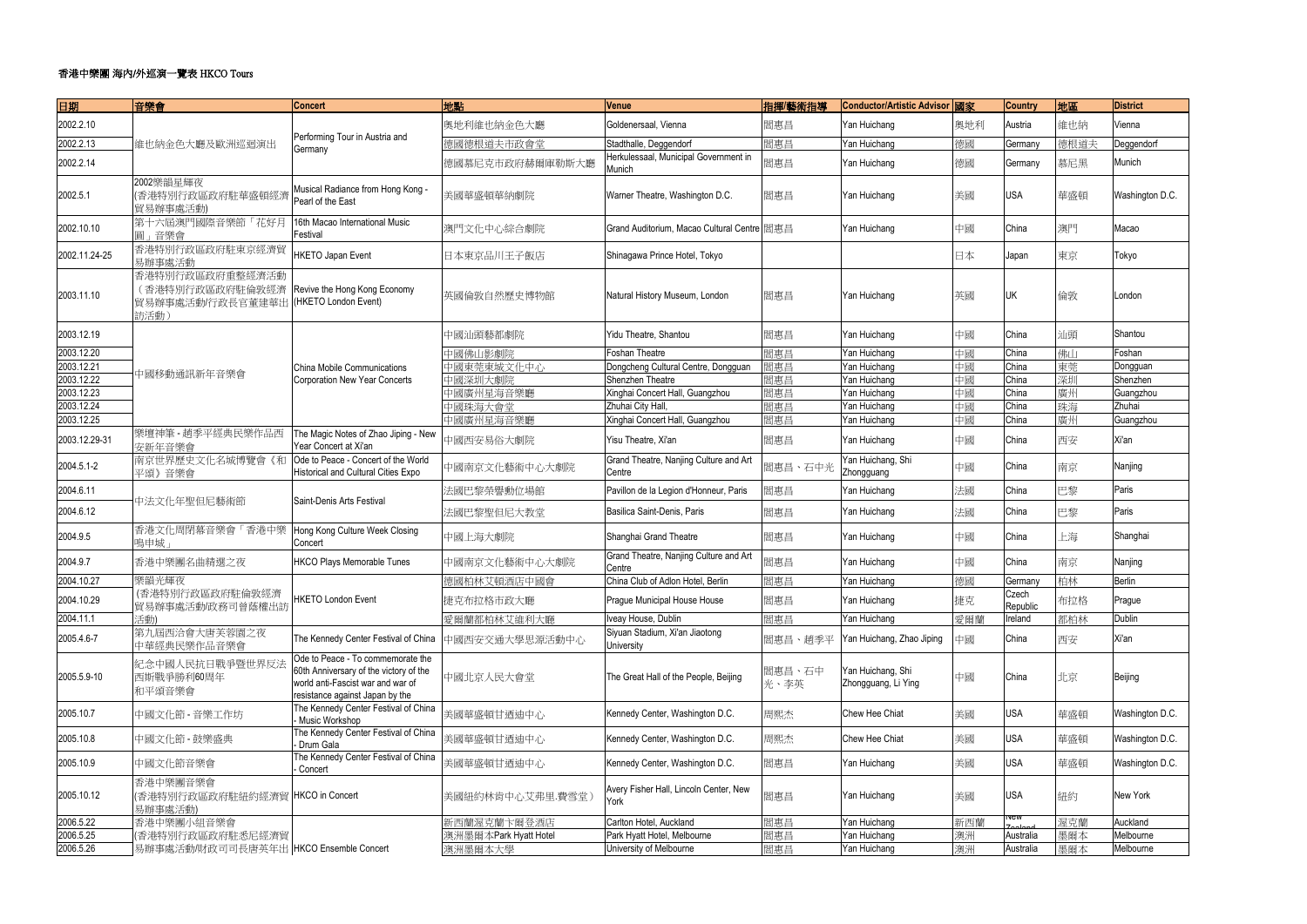# 香港中<mark>樂團</mark> 海內/外巡演一覽表 HKCO Tours

| 日期           | 音樂會                     | <b>Concert</b>                         | 地點                        | Venue                                       | 指揮麼術指導   | Conductor/Artistic Advisor 國家 |     | <b>Country</b> | 地區   | <b>District</b>   |
|--------------|-------------------------|----------------------------------------|---------------------------|---------------------------------------------|----------|-------------------------------|-----|----------------|------|-------------------|
| 2006.5.28    | 訪活動)                    |                                        | 澳洲坎培拉                     | Canberra                                    | 閻惠昌      | Yan Huichang                  | 澳洲  | Australia      | 坎培拉  | Canberra          |
| 2006.5.30    |                         |                                        | 澳洲悉尼大學                    | Great Hall, University of Sydney            | 閻惠昌      | Yan Huichang                  | 澳洲  | Australia      | 悉尼   | Sydney            |
|              | 香港貿易發展局 一香港晚宴倫敦         |                                        |                           |                                             |          |                               |     |                |      |                   |
| 2006.10.31   | 2006晚宴                  | Hong Kong Dinner, London 2006          | 英國倫敦四季酒店                  | Four Seasons Hotel, Longon                  | 閻惠昌      | Yan Huichang                  | 英國  | UK             | 倫敦   | London            |
|              | (政務司司長許仕仁出訪活動)          |                                        |                           |                                             |          |                               |     |                |      |                   |
|              |                         | Kinggold Group - New Year's Concert    |                           |                                             |          |                               |     |                |      |                   |
| 2006.12.20   | 僑鑫2007新年音樂會             | 2017                                   | 中國廣州星海音樂廳                 | Xinghai Concert Hall, Guangzhou             | 閻惠昌      | Yan Huichang                  | 中國  | China          | 廣州   | Guangzhou         |
|              |                         | Favorview Palace International Salon   |                           |                                             |          |                               |     |                |      |                   |
| 2006.12.21   | 僑鑫·匯景國際沙龍 2007新年音樂      | Kinggold Group - New Year's Concert    | 中國廣州星海音樂廳                 | Xinghai Concert Hall, Guangzhou             | 閻惠昌      | Yan Huichang                  | 中國  | China          | 廣州   | Guangzhou         |
|              |                         | 2007                                   |                           |                                             |          |                               |     |                |      |                   |
|              |                         | Music of Dong River, Global Calling    |                           |                                             |          |                               |     |                |      |                   |
| 2006.12.23   | 東江之韻 - 全球通新年民族音樂會       | New Year Concert of Folk Music         | 中國廣州星海音樂廳                 | Xinghai Concert Hall, Guangzhou             | 閻惠昌      | Yan Huichang                  | 中國  | China          | 惠州   | Guangzhou         |
|              | 澳門中學生藝術教育普及計劃一品         | Appreciating Chinese Culture through   |                           |                                             |          |                               |     |                |      |                   |
| 2007.1.9-13  | 味傳統・共賞中樂                | <b>Chinese Music</b>                   | 澳門文化中心綜合劇院                | Grand Auditorium, Macao Cultural Centre 周熙杰 |          | Chew Hee Chiat                | 中國  | China          | 澳門   | Macao             |
|              | 廣州工行之夜一葉麗儀經典金曲廣         | ICBC Guangzhou Evening - Classics of   |                           |                                             |          |                               |     |                |      |                   |
| 2007.1.30-31 | 州演唱會                    | Frances Yip                            | 中國廣州星海音樂廳                 | Xinghai Concert Hall, Guangzhou             | 閻惠昌      | Yan Huichang                  | 中國  | China          | 廣州   | Guangzhou         |
|              |                         | AIA "Classics of the Century" New      |                           |                                             |          |                               |     |                |      |                   |
| 2007.2.1     | 友邦世紀經典新春音樂會             | Year Concert                           | 中國廣州星海音樂廳                 | Xinghai Concert Hall, Guangzhou             | 閻惠昌      | Yan Huichang                  | 中國  | China          | 廣州   | Guangzhou         |
| 2007.2.3     | 甘冶甲禾圈巴紅鎠典八望貝厥日禾         | HKCO "Classics of the Century"         | 中國廣州星海音樂廳                 | Xinghai Concert Hall, Guangzhou             | 閻惠昌      | Yan Huichang                  | 中國  | China          | 廣州   | Guangzhou         |
|              | 2007年丁亥新春華人文化盛會         |                                        |                           |                                             |          |                               |     |                |      |                   |
| 2007.2.28    | (民政事務局局長何志平出訪活動)        | Visit with Patrick Ho, Secretary for   | 越南胡志明市第五文化中心              | Fifth Cultural Centre, Ho Chih Ming City    |          |                               | 越南  | Vietnam        | 胡志明市 | Ho Chih Ming City |
|              |                         | Home Affairs, to promote Hong Kong     |                           |                                             |          |                               |     |                |      |                   |
|              |                         |                                        |                           |                                             |          |                               |     |                |      |                   |
|              |                         | To celebrate the 10th Anniversary of   |                           |                                             |          |                               |     |                |      |                   |
|              | 慶祝香港回歸十周年一香港中樂團         | Hong Kong's Return to Motherland -     |                           |                                             |          |                               |     |                |      |                   |
| 2007.7.1     | 專場音樂會                   | The Themed Concert By Hong Kong        | 中國杭州大劇院歌劇院                | Opera House, Hangzhou Grand Theatre         | 閻惠昌      | Yan Huichang                  | 中國  | China          | 杭州   | Hangzhou          |
|              |                         | Chinese Orchestra                      |                           |                                             |          |                               |     |                |      |                   |
|              |                         |                                        |                           |                                             |          |                               |     |                |      |                   |
|              | 香港中樂團楓華荊豔文化交流音樂         | Hong Kong Chinese Orchestra            | 加拿大多倫多中華文化中心何伯釗           | P C Ho Theatre, Chinese Cultural Centre     |          |                               |     |                |      |                   |
| 2007.8.15    |                         | A Cultural Exchange Concert            |                           | of Greater Toronto                          |          |                               | 加拿大 | Canada         | 多倫多  | Toronto           |
|              | (慶祝香港回歸十周年)             | The 10th Anniversary of the HKSAR      | 劇院                        |                                             |          |                               |     |                |      |                   |
|              |                         |                                        | 加拿大溫哥華陳氏演藝中心陳俊演           | Chan Shun Concert Hall, Chan Centre         |          |                               |     |                |      |                   |
| 2007.8.18    | 溫哥華音樂節                  | <b>Festival Vancouver</b>              | 奏廳                        | for the Performing Arts, University of      | 閻惠昌      | Yan Huichang                  | 加拿大 | Canada         | 溫哥華  | Vancouver         |
|              |                         |                                        |                           | British Columbia, Vancouver                 |          |                               |     |                |      |                   |
| 2007.9.11.   | 香港特別行政區政府出訪活動(行         | Visit with Donald Tsang, the Chief     | 新西蘭渥克蘭Rangitoto Ballroom, | Rangitoto Ballroom, Langham Hotel,          | 閻惠昌      | Yan Huichang                  | 新西蘭 | New            | 渥克蘭  | Auckland          |
|              | 政長官曾蔭權出訪活動)             | Executive, to promote Hong Kong        | Langham Hotel             | Auckland                                    |          |                               |     | Zealand        |      |                   |
| 2007.9.12.   | 中國傳统民族樂器及樂曲介绍           | Introduction of the origin and         | 新西蘭渥克蘭Raye Freedman藝術廳    | Raye Freedman Arts Cetnre, Auckland         | 閻惠昌 (主持) | Yan Huichang (Host)           | 新西蘭 | New            | 渥克蘭  | Auckland          |
|              |                         | development of Chinese orchestras      |                           |                                             |          |                               |     | Zealand        |      |                   |
|              | 俄羅斯「香港周」                | Visit with Frederick Ma, Secretary for |                           |                                             |          |                               |     |                |      |                   |
| 2007.9.25.   | (香港特別行政區政府駐倫敦經濟         | Commerce and Economic                  | 俄羅斯莫斯科文化中心莫斯科國際           | The Moscow International House of           |          |                               |     | Russia         | 莫斯科  | Moscow            |
|              | 易辦事處活動/商務及經濟發展局局        | Development, to promote Hong Kong      | 音樂大樓                      | Music, Moscow                               |          |                               | 俄羅斯 |                |      |                   |
|              | 長馬時亨出訪活動)               |                                        |                           |                                             |          |                               |     |                |      |                   |
|              | 俄羅斯「香港周」                |                                        |                           |                                             |          |                               |     |                |      |                   |
|              | (香港特別行政區政府駐倫敦經濟貿        | Visit with Frederick Ma, Secretary for | 俄羅斯聖彼德堡State Academic     | State Academic Cappella Hall, St            |          |                               |     |                |      |                   |
| 2007.9.27.   | 易辦事處活動/商務及經濟發展局局        | Commerce and Economic                  | Cappella Hall             | Petersburg                                  |          |                               | 俄羅斯 | Russia         | 聖彼德堡 | St Petersburg     |
|              | 長馬時亨出訪活動)               | Development, to promote Hong Kong      |                           |                                             |          |                               |     |                |      |                   |
|              | 澳門中學生藝術教育普及計劃一品         | Appreciating Chinese Culture through   |                           |                                             |          |                               |     |                |      |                   |
| 2007.11.6-8  | 味傳統・共賞中樂                | <b>Chinese Music</b>                   | 澳門文化中心綜合劇院                | Grand Auditorium, Macao Cultural Centre 周熙杰 |          | Chew Hee Chiat                | 中國  | China          | 澳門   | Macao             |
|              |                         | Inaugural Season of the National       |                           |                                             |          |                               |     |                |      |                   |
| 2008.1.26-27 | 國家大劇院開幕國際演出季-從古曲        | Centre for the Performing Arts - From  | 中國北京國家大劇院音樂廳              | Concert Hall of the National Centre for     | 閻惠昌      | Yan Huichang                  | 中國  | China          | 北京   | Beijing           |
|              | 經典到現代情懷                 | <b>Classics to Modernity</b>           |                           | the Performing Arts, Beijing                |          |                               |     |                |      |                   |
|              | 英國 CHINA NOW 2008 中國文化節 |                                        |                           |                                             |          |                               |     |                |      |                   |
| 2008.3.14    | 「時代中國」                  | China Now Festival 2008                | 英國倫敦皇家節日廳                 | Royal Festival Hall, London                 | 閻惠昌      | Yan Huichang                  | 英國  | UK             | 倫敦   | London            |
|              | 英國 CHINA NOW 2008 中國文化節 |                                        |                           |                                             |          |                               |     |                |      |                   |
| 2008.3.15    | 「時代中國」                  | China Now Festival 2008                | 英國曼徹斯特比里茲沃特堂              | Bridgewater Hall, Manchesta                 | 周熙杰      | Yan Huichang                  | 英國  | UK             | 曼徹斯特 | Manchesta         |
|              | 英國 CHINA NOW 2008 中國文化節 |                                        |                           |                                             |          |                               |     |                |      |                   |
| 2008.3.17    |                         | China Now Festival 2008                | 英國伯明罕大會堂                  | Birmingham Town Hall, Birmingham            | 閻惠昌      | Yan Huichang                  | 英國  | UK             | 伯明罕  | Birmingham        |
|              | 「時代中國」                  |                                        |                           |                                             |          |                               |     |                |      |                   |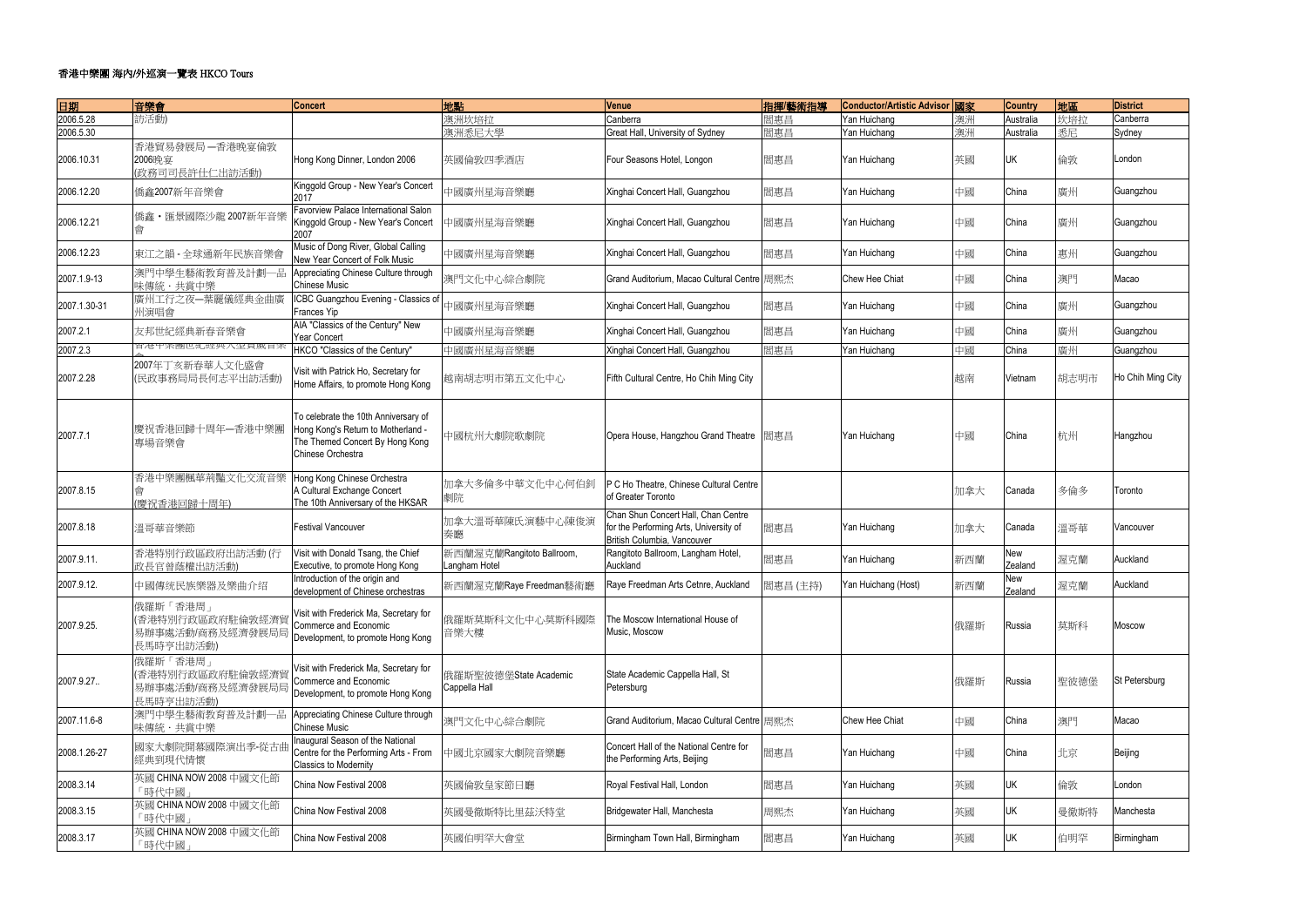| 日期             | 音樂會                                                                           | <b>Concert</b>                                                                                                          | 地點                                          | Venue                                                             | 指揮麼術指導   | Conductor/Artistic Advisor 國家    |     | <b>Country</b>    | 地區   | <b>District</b> |
|----------------|-------------------------------------------------------------------------------|-------------------------------------------------------------------------------------------------------------------------|---------------------------------------------|-------------------------------------------------------------------|----------|----------------------------------|-----|-------------------|------|-----------------|
| 2008.3.18      | 英國 CHINA NOW 2008 中國文化節<br>「時代中國                                              | China Now Festival 2008                                                                                                 | 英國紐卡素基斯克德市基斯克德會<br>堂音樂廳                     | Sage Gateshead, New Castle                                        | 閻惠昌      | Yan Huichang                     | 英國  | UK                | 紐卡素  | New Castle      |
| 2008.5.16      | 2008中國(深圳)文博會藝術節<br>香港中樂團音樂會                                                  | 2008 China (Shenzhen) International<br>Cultural Industries Fair Opening<br>Ceremony Concert                             | 中國深圳音樂廳演奏大廳                                 | Shenzhen Concert Hall                                             | 閻惠昌      | Yan Huichang                     | 中國  | China             | 深圳   | Shenzhen        |
| 2008.6.17      | 青海國際水與生命音樂之旅 - 2008<br>世界防治荒漠化和乾旱日主題音樂                                        | Water and Life - An International<br>Concert in Support of 2008 World Day<br>to Combat Desertification and Drought      | 中國青海貴德縣黄河岸邊                                 | Banks of Yellow River, Guide County,<br>Qinghai                   | 閻惠昌      | Yan Huichang                     | 中國  | China             | 青海   | Qinghai         |
| 2008.11.11-13  | 澳門中學生藝術教育普及計劃一品<br>味傳統・共賞中樂                                                   | Appreciating Chinese Culture through<br><b>Chinese Music</b>                                                            | 澳門文化中心綜合劇院                                  | Grand Auditorium, Macao Cultural Centre 周熙杰                       |          | Chew Hee Chiat                   | 中國  | China             | 澳門   | Macao           |
| 2009.9.2       | 比利時布魯塞爾「克拉勒」國際音<br>樂節                                                         | Klara Festival - International Brussels<br><b>Music Festival</b>                                                        | 布魯塞爾Bozar - Henry Le Boeuf                  | Bozar - Henry Le Boeuf, Brussels                                  | 閻惠昌      | Yan Huichang                     | 比利時 | Belgium           | 布魯塞爾 | <b>Brussels</b> |
| 2009.9.3       | 「克拉勒」國際音樂節<br>比利時                                                             | Klara Festival - International Brussels<br><b>Music Festival</b>                                                        | 布魯塞爾Flagey - Studio 4                       | Flagey - Studio 4, Brussels                                       | 閻惠昌      | Yan Huichang                     | 比利時 | Belgium           | 布魯塞爾 | <b>Brussels</b> |
| 2009.10.1-3    | 大唐不夜城開城慶典一香港中樂團<br>風華國樂大型音樂會                                                  | Opening of Datang Everbright City                                                                                       | 中國西安音樂廳                                     | Xi'an Concert Hall                                                | 閻惠昌      | Yan Huichang                     | 中國  | China             | 西安   | Xi'an           |
| 2009.10.28-29  | 卡内基音樂廳「古今迴響:歡慶中<br>國文藝術節」 工作坊                                                 | "Ancient Paths, Modern Voices:<br>Celebrating Chinese Culture" Festival<br>presented by the Carnegie Hall -<br>Workshop | 美國卡内基音樂廳                                    | Carnegie Hall                                                     | 周熙杰      | <b>Chew Hee Chiat</b>            | 美國  | <b>USA</b>        | 紐約   | New York        |
| 2009.10.30     | 卡内基音樂廳「古今迴響:歡慶中<br>國文藝術節」                                                     | "Ancient Paths, Modern Voices:<br>Celebrating Chinese Culture" Festival<br>presented by the Carnegie Hall, New<br>York  | 美國卡內基音樂廳<br>斯特恩大廳-帕勒爾曼舞臺                    | Stern Auditorium, Perelman Stage,<br>Carnegie Hall                | 閻惠昌      | Yan Huichang                     | 美國  | <b>USA</b>        | 紐約   | <b>New York</b> |
| 2009.11.27-28  | 慶祝新中國成立60周年系列民族管<br>弦音樂會-中國民族音樂百場巡禮結<br>幕音樂會                                  | Hundred Concerts of Chinese Music<br>Showcase Closing Concert                                                           | 中國北京國家大劇院音樂廳                                | Concert Hall, National Centre for the<br>Performing Arts, Beijing | 閻惠昌      | Yan Huichang                     | 中國  | China             | 北京   | Beijing         |
| 2009.12.1      | 「歐羅巴利亞・中國」國際藝術節                                                               | europalia · China                                                                                                       | 比利時Centre Culturel d'Eghezée                | Centre Cultural, Eghezée                                          |          |                                  | 比利時 | Belgium           | 埃格澤  | Eghezée         |
| 2009.12.2      | 「歐羅巴利亞・中國」國際藝術節                                                               | europalia · China                                                                                                       | 比利時Maison de la Culture Famenne-<br>Ardenne | Maison de la Culture Famenne-Ardenne                              |          |                                  | 盧森堡 | Luxembourg 盧森堡    |      | Luxembourg      |
| 2009.12.4      | 「歐羅巴利亞・中國」國際藝術節                                                               | europalia · China                                                                                                       | 比利時布魯塞爾Palais des Beaux                     | Palais des Beaux, Brussels                                        |          |                                  | 比利時 | Belgium           | 布魯塞爾 | <b>Brussels</b> |
| 2010.3.23 - 25 | 澳門中學生藝術教育普及計劃一品<br>味傳統・共賞中樂                                                   | Appreciating Chinese Culture through<br><b>Chinese Music</b>                                                            | 澳門文化中心綜合劇院                                  | Grand Auditorium, Macao Cultural Centre 周熙杰                       |          | Chew Hee Chiat                   | 中國  | China             | 澳門   | Macao           |
| 2010.5.13      | 「十面埋伏」香港中樂團大型民族<br>交響音樂會                                                      | Ambush from All Sides-Hong Kong<br>Chinese Orchestra Concert                                                            | 深圳音樂廳                                       | Shenzhen Concert Hall                                             | 閻惠昌      | Yan Huichang                     | 中國  | China             | 深圳   | Shenzhen        |
| 2010.5.15      | 上海之春國際音樂節 一香港中樂團<br>港滬音樂會                                                     | Shanghai Spring International Music<br>Festival                                                                         | 中國上海音樂廳                                     | Shanghai Concert Hall                                             | 閻惠昌      | Yan Huichang                     | 中國  | China             | 上海   | Shanghai        |
| 2010.9.8       | 「穿越時空・絲綢之路」音樂會                                                                | The Silk Road Journey                                                                                                   | 中國新疆人民會堂                                    | People's Hall of Xingjiang                                        | 閻惠昌      | Yan Huichang                     | 中國  | China             | 新疆   | Xingjiang       |
| 2010.9.9       | 樂壇神筆-趙季平作品精選之夜                                                                | The Magic Notes of Zhao Jiping                                                                                          | 中國新疆人民會堂                                    | People's Hall of Xingjiang                                        | 閻惠昌      | Yan Huichang                     | 中國  | China             | 新疆   | Xingjiang       |
| 2010.10.9      | 第一屆國家大劇院國際打擊樂節-<br>東西方的敲擊碰撞                                                   | 1st National Centre for the Performing<br>Arts International Percussion Festival                                        | 國家大劇院國小劇場                                   | National Centre for the Performing Arts<br><b>MF</b> Theatre      | 閻學敏 (藝術指 | Yim Hok Man (Artistc<br>Advisor) | 中國  | China             | 北京   | Beijing         |
| 2010.12.23     | 「天籟雅韻、盛世華章」 一香港中<br>樂團音樂會(2010廣東省中國移動新 China Mobile New Year Concert<br>年音樂會) |                                                                                                                         | 中國廣東中山文化藝術中心                                | Zhongshan Culture and Art Center                                  | 閻惠昌      | Yan Huichang                     | 中國  | China             | 中山   | Zhongshan       |
| 2011.1.11-14   | 「國樂雅韵、籟音天城」 ―香港中<br>樂團音樂會 (2010廣東省中國移動新 GoTone New Year Concert               |                                                                                                                         | 中國廣東河源市會議中心                                 | Heyuan Huiyi Center                                               | 閻惠昌      | Yan Huichang                     | 中國  | China             | 河源   | Heyuan          |
|                | 年音樂會)                                                                         |                                                                                                                         | 中國廣東東莞東城文化中心東城劇                             | Dongcheng Cultural Center                                         | 閻惠昌      | Yan Huichang                     | 中國  | China             | 東莞   | Dongguan        |
| 2011.2.1       | 北極光藝術節                                                                        | Northern Lights Festival                                                                                                | 挪威KulturHuset                               | KulturHuset                                                       | 閻惠昌      | Yan Huichang                     | 挪威  | Norway            | 特羅姆瑟 | Oslo            |
| 2011.2.4       | 中國春節民族音樂會                                                                     | <b>Grand Chinese New Year Concert</b>                                                                                   | 瑞士盧彩恩Kultur- und Kongresszentrum            | Kultur- und Kongresszentrum                                       | 閻惠昌      | Yan Huichang                     | 瑞士  | Switzerland       | 盧彩恩  | Luzern          |
| 2011.2.7       | 中國春節民族音樂會                                                                     | <b>Grand Chinese New Year Concert</b>                                                                                   | 德國不萊梅Gut Varrel                             | <b>Gut Varrel</b>                                                 | 閻惠昌      | Yan Huichang                     | 德國  | Germany           | 不萊梅  | <b>Bremen</b>   |
| 2011.2.10      | 中國春節民族音樂會                                                                     | <b>Grand Chinese New Year Concert</b>                                                                                   | 捷克布拉格Rudolfinum Suk Hall                    | Rudolfinum Suk Hall                                               | 閻惠昌      | Yan Huichang                     | 捷克  | Czech<br>Republic | 布拉格  | Prague          |
| 2011.2.11      | 中國春節民族音樂會                                                                     | <b>Grand Chinese New Year Concert</b>                                                                                   | 德國柏林Komische Oper Berlin                    | Komische Oper Berlin                                              | 閻惠昌      | Yan Huichang                     | 德國  | Germany           | 柏林   | Berlin          |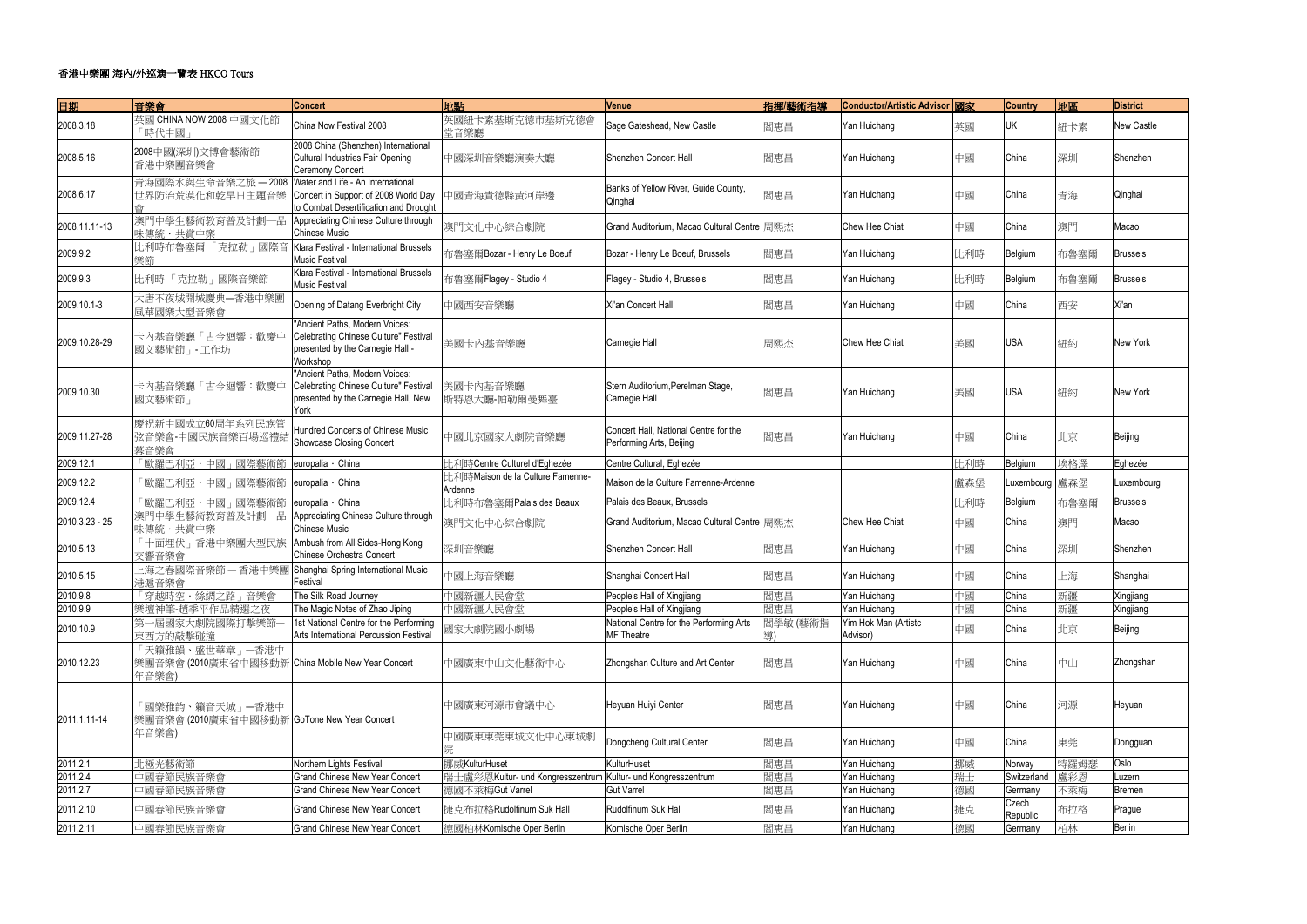| 日期            | 音樂會                               | <b>Concert</b>                                                                                                                          | 地點                    | Venue                                                                     | 指揮/藝術指導  | Conductor/Artistic Advisor 國家            |     | <b>Country</b> | 地區   | <b>District</b> |
|---------------|-----------------------------------|-----------------------------------------------------------------------------------------------------------------------------------------|-----------------------|---------------------------------------------------------------------------|----------|------------------------------------------|-----|----------------|------|-----------------|
| 2011.8.27     | 辛亥革命100周年紀念「光明行一天<br>下為公」兩岸三地巡演   | Commerorating the Centennial of the<br>1911 Revolution "The World is For All"<br>Touring Concerts in HK, Taiwan and                     | 中國北京國家大劇院音樂廳          | National Centre for the Performing Arts<br>Concer Hall                    | 閻惠昌      | Yan Huichang                             | 中國  | China          | 北京   | Beijing         |
| 2011.8.29     |                                   | <b>Mainland China</b>                                                                                                                   | 中國南京紫金大劇院             | Nanjing Zijin Grand Theatre                                               | 閻惠昌      | Yan Huichang                             | 中國  | China          | 南京   | Nanjing         |
|               | 成都港青學校慈善愛心演出                      | Charity Visit at YMCA Primary School,<br>Jintang                                                                                        | 中國四川金堂縣三星鎮港青學校        | YMCA Primary School, San Xing Zhen,<br>Jin Tang Xian                      | 閻惠昌      | Yan Huichang                             | 中國  | China          | 成都   | Chengdu         |
| 2011.9.10     | 四川音樂學院交流演出及藝術交<br>意向書簽署儀式         | Cultural Exchange with Sichuan<br>Conservartory of Music and Signing of<br>Cultural Exchange agreement                                  | 四川音樂學院音樂廳             | Sichuan Conservartory of Music Concert<br>Hall                            | 閻惠昌      | Yan Huichang                             | 中國  | China          | 成都   | Chengdu         |
| 2011.9.11     | 「港韻耀金秋」-香港中樂團成都<br>愛心音樂會          | <b>HKCO Concert in Chengdu</b>                                                                                                          | 中國成都嬌子音樂廳             | Jiaozi Concert Hall                                                       | 閻惠昌      | Yan Huichang                             | 中國  | China          | 成都   | Chengdu         |
| 2011.10.23    | 辛亥革命100周年紀念「光明行一天<br>下為公」兩岸三地巡演   | Commerorating the Centennial of the<br>1911 Revolution "The World is For All"<br>Touring Concerts in HK, Taiwan and<br>Mainland China   | 臺灣臺北中山堂               | Taipei Zhongshan Hall Zhong-zheng<br>Auditorium                           | 閻惠昌      | Yan Huichang                             | 台灣  | Taiwan         | 台北   | Taipei          |
| 2011.11.15-17 | 澳門中學生藝術教育普及計劃一品<br>味傳統・共賞中樂       | Appreciating Chinese Culture through<br><b>Chinese Music</b>                                                                            | 澳門文化中心綜合劇院            | Grand Auditorium, Macao Cultural Centre 周熙杰                               |          | Chew Hee Chiat                           | 中國  | China          | 澳門   | Macao           |
| 2012.2.6.     | 2012年中山市元宵音樂會                     | Lantern Festival Concert 2012                                                                                                           | 中山市文化藝術中心大劇場          | Zhongshan Culture & Art Center                                            | 閻惠昌      | Yan Huichang                             | 中國  | China          | 中山   | Zhongshan       |
| 2012.3.19.    | 音樂大師班「指揮與作曲一中、西                   | Master Class "Conducting and                                                                                                            | 比利時布魯塞爾皇家音樂學院         | Conservatoire Royal de Bruxelles                                          |          |                                          | 比利時 | Belgium        | 布魯塞爾 | <b>Brussels</b> |
| 2012.3.20.    | 樂團的比較」                            | Composing - A comparison between<br>Chinese and Western Orchestra(s)"                                                                   | 盧森堡音樂學院               | Luxembourg Conservatory                                                   | 閻惠昌 (主講) | Yan Huichang (Host)                      | 盧森堡 | Luxembourg 盧森堡 |      | Luxembourg      |
| 2012.3.22.    |                                   |                                                                                                                                         | 法國巴黎國立高等音樂舞蹈學院        | Conservatoire National Superieur de<br>Musique et de Danse de Paris       |          |                                          | 法國  | France         | 巴黎   | Paris           |
| 2012.5.15.    | 香港貿易發展局宣傳香港盛會                     | Hong Kong Trade Development<br>Council Promote Hong Kong Event                                                                          | 日本東京新高輪王子酒店           | Tokyo Grand Prince Hotel New<br>Takanawa Hakk Hiten                       |          |                                          | 日本  | Japan          | 東京   | Toyko           |
|               |                                   |                                                                                                                                         | 波蘭盧布林市老劇院             | Teatr Stary, Lublin                                                       |          |                                          | 波蘭  | Poland         | 盧布林  | Lublin          |
| 2012.6.18-19  | HKCO五重奏                           | <b>HKCO Quintet</b>                                                                                                                     | 波蘭華沙波蘭電臺魯托斯拉夫斯基<br>廳  | The Lutoslawski Hall of the Polish Radio,<br>Warsaw                       |          |                                          | 波蘭  | Poland         | 華沙   | Warsaw          |
| 2012.6.21     | 音樂大師班「指揮與作曲-中西樂<br>之比對」           | Conducting and Composing - A<br>Comparison between Chinese and<br>Western Orchestras                                                    | 波蘭華沙Mazowieckie文化藝術中心 | Mazowieckie Centrum of Culture,<br>Warsaw                                 | 閻惠昌 (主講) | Yan Huichang (Host)                      | 波蘭  | Poland         | 華沙   | Warsaw          |
| 2012.10.17    | 活力鼓令24 式導師工作坊                     | Synergy 24 Drum Workshop for<br>teachers                                                                                                |                       |                                                                           | 閻學敏/王東(主 |                                          | 中國  | China          | 成都   | Chengdu         |
|               | 3+1胡琴四重奏交流演出及示範                   | 3+1 Huqin Quartet Performance and<br>Demonstration                                                                                      | 中國成都四川音樂學院多功能用途<br>廳  | Sichuan Conservatory Of Music - Mutiple<br>Purpose Hall, Chengdu          |          |                                          | 中國  | China          | 成都   | Chengdu         |
| 2012.10.17    | 林樂培作曲講座:林樂培作曲60年                  | Talk by Doming Lam: Story of 60<br>years of Composition                                                                                 |                       |                                                                           | 林樂培 (主講) | Doming Lam (Host)                        | 中國  | China          | 成都   | Chengdu         |
| 2012.10.18    | 秋之韻一成都當代音樂節「林樂培<br>作品音樂會」         | Autumn Sound - Chengdu<br>Contemporary Music Festival -<br>Sichuan-Hong Kong Music Exchange<br>Masterpieces by Doming Lam               | 中國成都四川音樂學院大音樂廳        | Sichuan Conservatory Of Music -<br>Concert Hall, Chengdu                  | 閻惠昌、肖超   | Yan Huichang, Xiao Chao                  | 中國  | China          | 成都   | Chengdu         |
| 2012.11.20-22 | 澳門中學生藝術教育普及計劃一品<br>味傳統・共賞中樂       | Appreciating Chinese Culture through<br><b>Chinese Music</b>                                                                            | 澳門文化中心綜合劇院            | Grand Auditorium, Macao Cultural Centre 周熙杰                               |          | Chew Hee Chiat                           | 中國  | China          | 澳門   | Macao           |
| 2012.11.23-24 | 2012 香港周–「撞樂」                     | Hong Kong Week - "Collision"                                                                                                            | 臺灣臺北市LEGACY TAIPEI    | <b>LEGACY TAIPEI</b>                                                      |          |                                          | 台灣  | Taiwan         | 台北   | Taipei          |
| 2012.12.2     |                                   |                                                                                                                                         | 臺灣臺北市中山堂中正廳           | Zhongzheng Auditorium, Taipei                                             | 閻惠昌      | Yan Huichang                             | 台灣  | Taiwan         | 台北   | Taipei          |
| 2012.12.3     | 2012 香港周一「樂自香江來」                  | Hong Kong Week - "Jewel from Hong<br>Kong"                                                                                              | 臺灣新竹市文化局演藝廳           | Hsinchu Cultural Affairs Bureau Concert<br>Hall, Hsinchu                  | 閻惠昌      | Yan Huichang                             | 台灣  | Taiwan         | 新竹   | Hsinchu         |
| 2012.12.5     |                                   |                                                                                                                                         | 臺灣彰化員林演藝廳             | Yuanlin Performance Hall, Changhua<br>County, Changhua                    | 閻惠昌      | Yan Huichang                             | 台灣  | Taiwan         | 彰化   | Changhua        |
| 2013.2.1      | 盧森堡現代音樂協會「第十屆國際<br>作曲大賽2013」決賽音樂會 | The Luxemburg Society for<br>Contemporary Music - The 10th<br>International Composition Prize 2013"<br><b>Final Competition Concert</b> | 盧森堡音樂學院               | Grand Auditorium du Conservatoire de<br>Musique de la Ville de Luxembourg | 格勒       | 閻惠昌、馬塞.溫 Yan Huichang, Marcel<br>Wengler | 盧森堡 | Luxembourg 盧森堡 |      | Luxembourg      |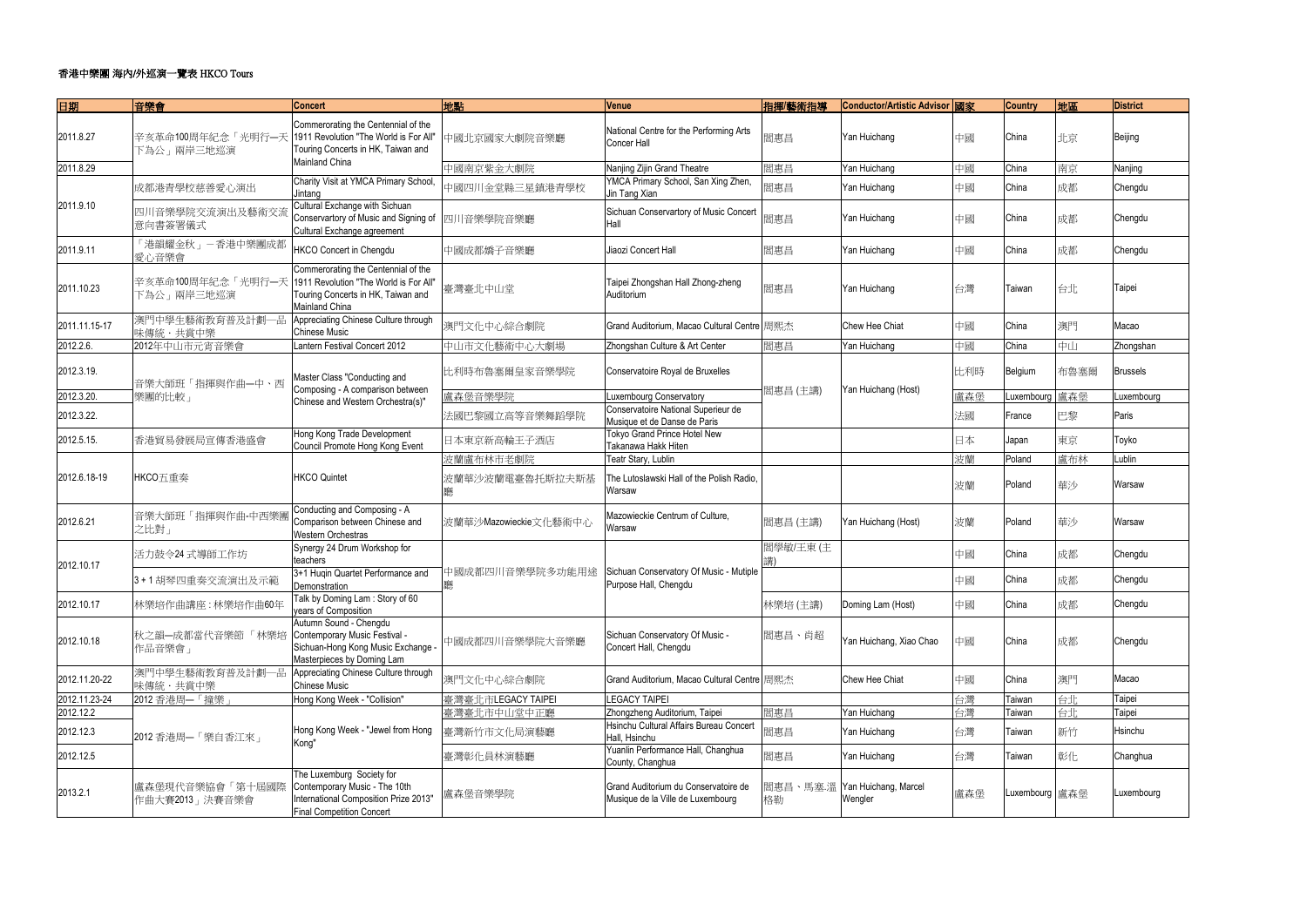| 日期                       | 音樂會                                                                                  | <b>Concert</b>                                                                                                                               | 地點                                          | Venue                                                              | 指揮/藝術指導         | Conductor/Artistic Advisor 國家                |           | <b>Country</b>   | 地區                 | <b>District</b> |
|--------------------------|--------------------------------------------------------------------------------------|----------------------------------------------------------------------------------------------------------------------------------------------|---------------------------------------------|--------------------------------------------------------------------|-----------------|----------------------------------------------|-----------|------------------|--------------------|-----------------|
|                          | 歐洲五國「新年音樂會巡演」音樂                                                                      | Chinese New Year European Touring                                                                                                            |                                             |                                                                    |                 |                                              |           |                  |                    |                 |
| 2013.2.4                 | 雷港經濟貿易辦事處駐柏林及布魯<br>寒爾辦事虛活動)                                                          | Concert<br>(Hong Kong Economic and Trade<br>Office in Berlin & Brussels Event)                                                               | 荷蘭海牙Societeit de Witte                      | Societeit de Witte, The Hague                                      | 孫永志             | Sun Yongzhi                                  | 荷蘭        | Netherlands  海牙  |                    | The Hague       |
| 2013.2.5                 | 歐洲五國「新年音樂會巡演」文化<br>交流<br>(香港經濟貿易辦事處駐柏林及布魯  (Hong Kong Economic and Trade<br>塞爾辦事虛活動) | Chinese New Year European Touring<br><b>Cultural Exchange</b><br>Office in Berlin & Brussels Event)                                          | 荷蘭萊頓University of Leiden                    | University of Leiden                                               |                 |                                              | 荷蘭        | Netherlands   萊頓 |                    | Leiden          |
| 2013.2.6                 | 歐洲五國「新年音樂會巡演」音樂<br>(香港經濟貿易辦事處駐柏林及布魯   (Hong Kong Economic and Trade<br>寒爾辦事虛活動)      | Chinese New Year European Touring<br>Concert<br>Office in Berlin & Brussels Event)                                                           | 比利時布魯塞爾Albert Hall                          | Albert Hall, Brussels                                              | 孫永志             | Sun Yongzhi                                  | 比利時       | Belgium          | 布魯塞爾               | <b>Brussels</b> |
| 2013.2.7                 | 歐洲五國「新年音樂會巡演」音樂<br>【香港經濟貿易辦事處駐柏林及布魯<br>寒爾辦事虛活動)                                      | Chinese New Year European Touring<br>Concert<br>(Hong Kong Economic and Trade<br>Office in Berlin & Brussels Event)                          | 法國巴黎Pavillon Vendome                        | Pavillon Vendome, Paris                                            | 孫永志             | Sun Yongzhi                                  | 法國        | France           | 巴黎                 | Paris           |
| 2013.2.11                | 歐洲五國「新年音樂會巡演」慈善<br>探訪<br>(香港經濟貿易辦事處駐柏林及布魯  (Hong Kong Economic and Trade<br>塞爾辦事虛活動) | Chinese New Year European Touring<br><b>Charity Visit</b><br>Office in Berlin & Brussels Event)                                              | 波蘭華沙Children's Memorial Institute<br>Warsaw | Children's Memorial Institute Warsaw                               | 孫永志             | Sun Yongzhi                                  | 波蘭        | Poland           | 華沙                 | Warsaw          |
|                          | 歐洲五國「新年音樂會巡演」音樂<br>(香港經濟貿易辦事處駐柏林及布魯   (Hong Kong Economic and Trade<br>寒爾辦事虛活動)      | Chinese New Year European Touring<br>Concert<br>Office in Berlin & Brussels Event)                                                           | 波蘭華沙Pałac Prymasowski                       | Pałac Prymasowski, Warsaw                                          | 孫永志             | Sun Yongzhi                                  | 波蘭        | Poland           | 華沙                 | Warsaw          |
| 2013.2.13                | 歐洲五國「新年音樂會巡演」音樂<br>(香港經濟貿易辦事處駐柏林及布魯<br>塞爾辦事虛活動)                                      | Chinese New Year European Touring<br>Concert<br>(Hong Kong Economic and Trade<br>Office in Berlin & Brussels Event)                          | 德國柏林Haus der Deutschen Bank                 | Haus der Deutschen Bank, Berlin                                    | 孫永志             | Sun Yongzhi                                  | 德國        | Germany          | 柏林                 | Berlin          |
| 2013.2.16                | 新加坡華藝節「和諧-香港中樂團胡<br>琴首席四重奏                                                           | HKCO Principal Huqin Quartet "Huayi -<br>Chinese Festival of Arts"                                                                           | 新加坡濱海藝術中心音樂室                                | <b>Esplanade Recital Studio</b>                                    | 周熙杰             | Chew Hee Chiat                               | 新加坡       | Singapore        | 新加坡                | Singapore       |
| 2013.4.25                | 五彩繽紛藝術節.2013春-香港中樂團<br>音樂會                                                           | Shantou University Art Season-Spring<br>2013, Chinese Music Concert by<br><b>HKCO</b>                                                        | 汕頭大學禮堂                                      | Shantou University Grand Hall                                      | 閻惠昌             | Yan Huichang                                 | 中國        | China            | 汕頭                 | Shantou         |
| 2013.4.26                | 藝術管理的樂與趣                                                                             | Fun & Difficulties in Arts Mangement                                                                                                         | 汕頭大學長江藝術與設計學院課室                             | Shantou University Cheung Kong School<br>of Art & Design Classroom | 錢敏華             | Celina Chin                                  | 中國        | China            | 汕頭                 | Shantou         |
| 2013.4.27                | 從古尼斯紀錄到紐約卡內基看中國<br>音樂的世界性:閻惠昌大師半世紀<br>的親歷見證                                          | Universality of Chinese Music Seen<br>Guiness World Records to New York<br>Carnegie Hall : Half Century Testimony<br>of Maestro Yan Huichang | 汕頭大學新圖書館演藝廳                                 | Shantou University Library Lecture Hall                            | 閻惠昌、王受<br>之、周光蓁 | Yan Huichang, Wang Shou-<br>zhi, Oliver Chou | 中國        | China            | 汕頭                 | Shantou         |
| 2013.9.17-19             | 澳門中學生藝術教育普及計劃一品<br>味傳統・共賞中樂                                                          | Appreciating Chinese Culture through<br><b>Chinese Music</b>                                                                                 | 澳門文化中心綜合劇院                                  | Grand Auditorium, Macao Cultural Centre 周熙杰                        |                 | Chew Hee Chiat                               | 中國        | China            | 澳門                 | Macao           |
| 2013.10.4                |                                                                                      |                                                                                                                                              | 車里雅賓斯克State Theatre of Opera<br>and Ballet  | State Theatre of Opera and Ballet,<br>Chelyabinsk                  | 閻惠昌             | Yan Huichang                                 | 俄羅斯       | Russia           | 車里雅賓斯JChelyabinsk  |                 |
| 2013.10.5                | 香港中樂團俄羅斯之旅                                                                           | <b>HKCO Russia Tour</b>                                                                                                                      | 果下捷琳座 overdovsk olate                       | <b>Svertiovsk State Frimmannony,</b>                               | 閻惠昌             | Yan Huichang                                 | 俄羅斯       | Russia           | 葉卡捷琳堡 Ekaterinburg |                 |
| 2013.10.7                |                                                                                      |                                                                                                                                              | 西伯利亞秋明 Tyumen Philharmon                    | Tyumen Philharmon, Tyumen                                          | 閻惠昌             | Yan Huichang                                 | 俄羅斯       | Russia           | 西伯利亞秋              | 可Tyumen         |
| 2013.10.9                |                                                                                      |                                                                                                                                              | 莫斯科Chinese Cultural Center                  | Chinese Cultural Center, Moscow                                    | 閻惠昌             | Yan Huichang                                 | 俄羅斯       | Russia           | 莫斯科                | Moscow          |
| 2013.10.10<br>2013.10.25 | 天下民樂匯太湖—第15屆中國上海<br>國際藝術節專場民族音樂會                                                     | Taihu Lake Folk Music Concert                                                                                                                | 莫斯科Central House of Architects<br>無錫大劇院歌舞廳  | Central House of Architects, Moscow<br>Wuxi Grand Theatre          | 閻惠昌             | Yan Huichang                                 | 俄羅斯<br>中國 | Russia<br>China  | 莫斯科<br>無錫          | Moscow<br>Wuxi  |
| 2014.9.3-4               | 華樂指揮大師班                                                                              | Master Classes on Chinese Music<br>Conducting                                                                                                | 新加坡濱海藝術中心音樂室                                | <b>Esplanade Recital Studio</b>                                    | 閻惠昌(主講)         | Yan Huichang (Host)                          | 新加坡       | Singapore        | 新加坡                | Singapore       |
| 2014.9.3                 | 琴韻新聲: HKCO-SE                                                                        | New Notes on Chinese Strings-An<br>outreach concert featuring the HKCO                                                                       | 新加坡萊佛士書院 (中學部) 禮堂                           | Raffles Institution (Year 1-4) Auditorium                          | 周熙杰             | Chew Hee Chiat                               | 新加坡       | Singapore        | 新加坡                | Singapore       |
| 2014.9.5                 |                                                                                      | String Ensemble                                                                                                                              | 新加坡大巴窯中民眾俱樂部三樓迷<br>你劇院                      | Toa Payoh Central Community Club                                   | 周熙杰             | Chew Hee Chiat                               | 新加坡       | Singapore        | 新加坡                | Singapore       |
| 2014.9.6                 | 藝滿中秋 一月韻風采                                                                           | Moon Fest - An Evening with HKCO                                                                                                             | 新加坡濱海藝術中心音樂廳                                | <b>Esplanade Concert Hall</b>                                      | 閻惠昌             | Yan Huichang                                 | 新加坡       | Singapore        | 新加坡                | Singapore       |
| 2014 10:30               | 渝港音樂交流2014-慈善探訪(敬老                                                                   | Chonging-Hong Kong Music Exchange<br>Charity Concert (Nursing Home)                                                                          | 重慶市長壽區葛蘭鎮福利院                                | Gelan Town Welfare Home in<br>Changshou District                   |                 |                                              | 中國        | China            | 重慶                 | Chongqing       |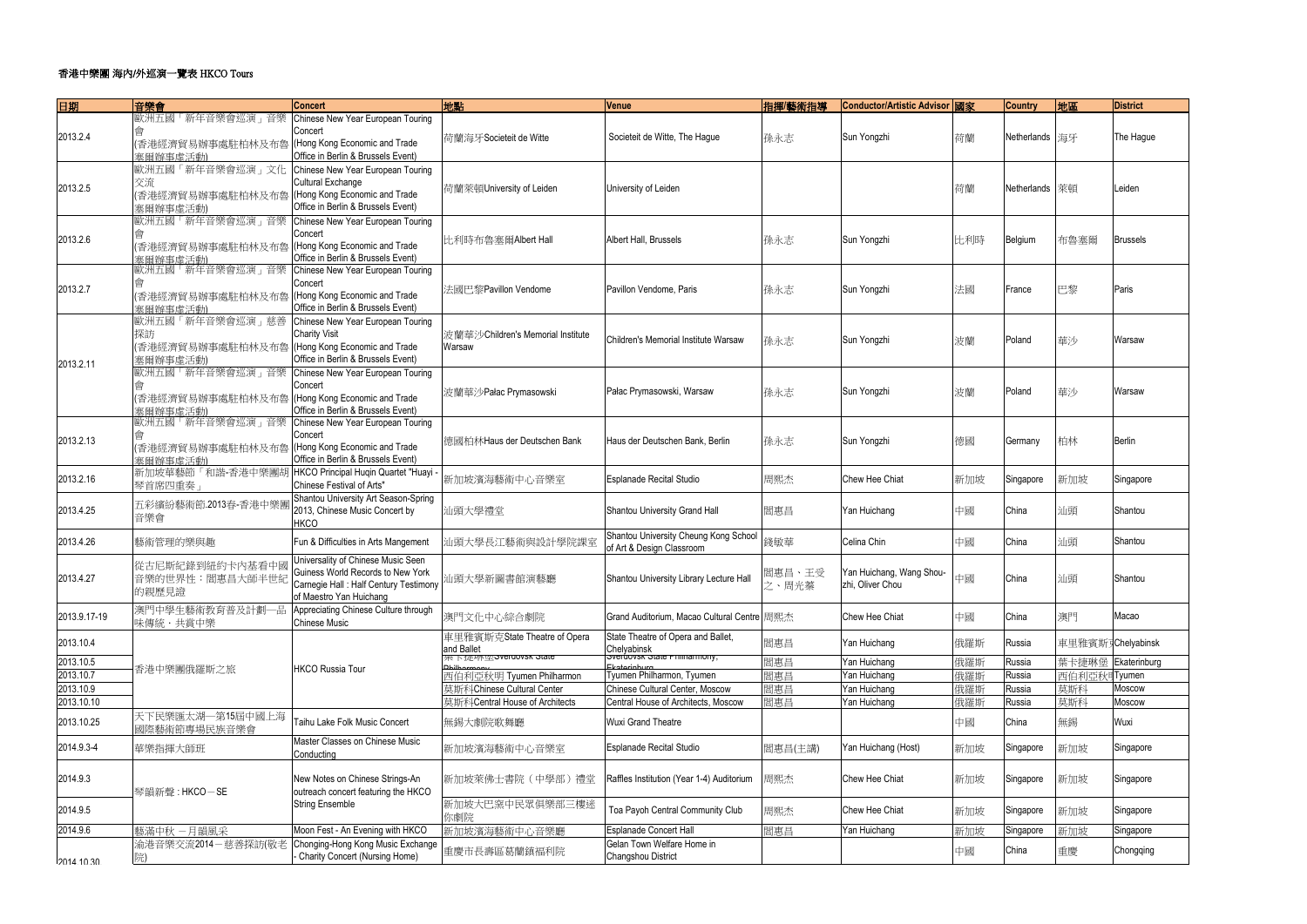| 日期            | 音樂會                                               | <b>Concert</b>                                                                                  | 地點                           | Venue                                                                                               | 指揮/藝術指導  | Conductor/Artistic Advisor 國家 |      | <b>Country</b>   | 地區   | <b>District</b>      |
|---------------|---------------------------------------------------|-------------------------------------------------------------------------------------------------|------------------------------|-----------------------------------------------------------------------------------------------------|----------|-------------------------------|------|------------------|------|----------------------|
|               | 渝港音樂交流2014-慈善探訪(學校                                | Chonging-Hong Kong Music Exchange<br>- Charity Concert (School)                                 | 重慶市長壽區葛蘭鎮中心校                 | Gelan Town Primary School in<br>Changshou District                                                  |          |                               | 中國   | China            | 重慶   | Chongqing            |
| 2014.10.31.   | 渝港音樂交流2014-撞樂山城                                   | Chonging-Hong Kong Music Exchange<br>Collision ChongQing                                        | 重慶大劇院大劇場                     | Frand Hall, Chongqing Grand Theatre                                                                 |          |                               | 中國   | China            | 重慶   | Chongqing            |
| 2015.3.25-27  | 澳門中學生藝術教育普及計劃一品<br>味傳統・共賞中樂                       | Appreciating Chinese Culture through<br><b>Chinese Music</b>                                    | 澳門文化中心綜合劇院                   | Grand Auditorium, Macao Cultural Centre 周熙杰                                                         |          | Chew Hee Chiat                | 中國   | China            | 澳門   | Macao                |
| 2015.3.31     | 《指間風雨-聽見綠色的聲音》環<br>保胡琴講座                          | Talk on Eco-Huqin                                                                               | 國立臺灣大學藝文中心雅頌坊                | The Odeum, Centre for the Arts, National<br><b>Taiwan University</b>                                | 閻惠昌(主講)  | Yan Huichang (Host)           | 臺灣   | Taiwan           | 台北   | Taipei               |
| 2015.4.3      | 2015臺灣國際藝術節一《成吉思<br>汗》大型交響音樂史詩                    | Taiwan International Festival of Arts<br>2015 - Genghis Khan                                    | 臺北市國家音樂廳                     | <b>National Theater Concert Hall</b>                                                                | 閻惠昌      | Yan Huichang                  | 臺灣   | Taiwan           | 台北   | Taipei               |
| 2015.8.26     | 香港中樂團波羅的海之旅一教育音<br>樂會                             | <b>HKCO Baltic Tour - Education Concert</b>                                                     | 芬蘭赫爾辛基音樂中心                   | <b>Helsinki Music Centre</b>                                                                        | 周熙杰      | Chew Hee Chiat                | 芬蘭   | Netherlands 赫爾辛基 |      | Helsinki             |
| 2015.8.27     |                                                   |                                                                                                 | 芬蘭赫爾辛基音樂中心                   | <b>Helsinki Music Centre</b>                                                                        | 閻惠昌      | Yan Huichang                  | 芬蘭   | Netherlands 赫爾辛基 |      | Helsinki             |
| 2015.8.28     | 香港中樂團波羅的海之旅音樂會                                    | <b>HKCO Baltic Tour</b>                                                                         | 愛沙尼亞塔林愛沙尼亞音樂廳                | Estonia Concert Hall, Tallinn                                                                       | 閻惠昌      | Yan Huichang                  | 愛沙尼亞 | Estonia          | 塔林   | Tallin               |
| 2015.8.30     |                                                   |                                                                                                 | 愛沙尼亞派爾努音樂廳                   | Pärnu Concert Hall, Pärnu                                                                           | 閻惠昌      | Yan Huichang                  | 愛沙尼亞 | Estonia          | 派爾努  | Pärnu                |
|               | 陝西音樂交流-慈善探訪(敬老院)                                  | Xian - Hong Kong Music Exchange -<br>Charity Concert (Nursing Home)                             | 子午區域敬老院                      | Ziwu District Social Welfare Centre                                                                 |          |                               | 中國   | China            | 西安   | Xi'an                |
| 2015.9.9      | 陝西音樂交流-慈善探訪(學校)                                   | Xian - Hong Kong Music Exchange -<br><b>Charity Concert (School)</b>                            | 後宰門小學                        | Houzaimen Primrary School                                                                           |          |                               | 中國   | China            | 西安   | Xi'an                |
|               | 陝西音樂交流-陝西廣播民族樂團                                   | Xian - Hong Kong Music Exchange -<br>Shaanxi Broadcasting National                              | 陝西廣播民族樂團                     | Shaanxi Broadcasting National Orchestra                                                             |          |                               | 中國   | China            | 西安   | Xi'an                |
| 2015.9.10     | 第二屆絲綢之路國際藝術 <mark>節-</mark> 陝港<br>音樂交流2015「 撞樂長安」 | Concert of the Second Silk Road<br>International Arts Festival - Collison<br>Changan            | 西安音樂廳                        | Xi'an Concert Hall                                                                                  | 閻惠昌      | Yan Huichang                  | 中國   | China            | 西安   | Xi'an                |
| 2015.10.6     | 「精・氣・神」第29屆澳門藝術節<br>音樂會                           | 29th Macau International Music<br>Festival - Jing Qi Shen                                       | 澳門文化中心綜合劇院                   | Grand Auditorium, Macao Cultural Centre 周熙杰                                                         |          | Chew Hee Chiat                | 中國   | China            | 澳門   | Macao                |
| 2015.12.14    | 億達之聲2016新年音樂會公開綵排                                 | Voice of YIDA China Tour - Open<br>Rehearsal                                                    | 大連國際會議中心劇院                   | Dalian International Convention Centre<br>Theatre                                                   | 閻惠昌      | Yan Huichang                  | 中國   | China            | 大連   | Dalian               |
| 2015.12.15-17 | 億達之聲2016新年音樂會                                     | Voice of YIDA China Tour                                                                        | 大連國際會議中心劇院                   | Dalian International Convention Centre<br>Theatre                                                   | 閻惠昌      | Yan Huichang                  | 中國   | China            | 大連   | Dalian               |
| 2015.12.17    | 環保胡琴系列樂器介紹及示範講座<br>「胡琴解碼」                         | Eco-Huqin Talk                                                                                  | 大連希爾頓酒店三樓里程宮廳                | Signature Ballroom 3, 3/F, Hilton Dalian                                                            | 閻惠昌 (主講) | Yan Huichang (Host)           | 中國   | China            | 大連   | Dalian               |
| 2015.12.19    | 億達之聲2016新年音樂會                                     | Voice of YIDA China Tour                                                                        | 武漢琴台大劇院                      | Wuhan Qintai Concert Hall                                                                           | 閻惠昌      | Yan Huichang                  | 中國   | China            | 武漢   | Wuhan                |
| 2015.12.21    | 億達之聲2016新年音樂會公開綵排                                 | Voice of YIDA China Tour - Open<br>Rehearsal                                                    | 上海大劇院                        | Shanghai Grand Theatre                                                                              | 閻惠昌      | Yan Huichang                  | 中國   | China            | 上海   | Shanghai             |
| 2015.12.21    | 億達之聲2016新年音樂會                                     | Voice of YIDA China Tour                                                                        | 上海大劇院                        | Shanghai Grand Theatre                                                                              | 閻惠昌      | Yan Huichang                  | 中國   | China            | 上海   | Shanghai             |
| 2016.1.7-9    | 河南博物院華夏古樂團文化交流                                    | Huaxia Ancient Music Arts Orchestra,<br>Henan Museum Exchange<br>Shahuong Chinese Orchestra     | 河南博物院華夏古樂團                   | Huaxia Ancient Music Arts Orchestra                                                                 | 錢敏華      | Celina Chin                   | 中國   | China            | 河南   | Huaxia               |
| 2016.1.15-17  | 山東民族樂團文化交琉                                        |                                                                                                 | 山東民族樂團                       | Shandong Chinese Orchestra Exchange                                                                 | 周熙杰      | Chew Hee Chiat                | 中國   | China            | 山東   | Shandong             |
| 2016.2.2-4    | 澳門中學生藝術教育普及計劃一品<br>味傳統·共賞中樂(2016)                 | Appreciating Chinese Culture through<br><b>Chinese Music</b>                                    | 澳門文化中心綜合劇院                   | Grand Auditorium, Macao Cultural Centre   閻惠昌                                                       |          | Yan Huichang                  | 中國   | China            | 澳門   | Macao                |
| 2016.4.11     | 「華彩樂章一母校的滋養讓我受益<br>終身」                            | Talk for Shanghai Conservatory of<br>Music Student                                              | 上海音樂學院                       | Shanghai Conservatory of Music                                                                      | 閻惠昌(主講)  | Yan Huichang (Host)           | 中國   | China            | 上海   | Shanghai             |
| 2016.4.12     | 「華彩樂章」民族音樂會                                       | <b>Chinese Music Concert</b>                                                                    | 上海音樂學院賀綠汀音樂廳                 | Shanghai Conservatory of Music He<br>Luting Concert Hall                                            | 閻惠昌      | Yan Huichang                  | 中國   | China            | 上海   | Shanghai             |
| 2016.12.25    | 「唱響三門峽 共述中華情」內地與<br>港澳文化青年藝術采風團惠民演出               | Henan Youth Cultural Exchange Tour<br>Outreach Concert                                          | 河南三門峽湖濱區迎賓花園文化廣              | Henan Sanmenxia Cultural Piazza                                                                     |          |                               | 中國   | China            | 河南   | Henan                |
| 2016.12.26    | 「河南文藝采風行」內地與港澳文<br>化青年交流活動—藝術公開課                  | Henan Youth Cultural Exchange Tour<br>Arts Workshop                                             | 河南會興街首王宮小學及新興農民<br>工子第小學     | Henan Huixing Street Primiary School &<br>Henan Xinxing Nongning Gong Zidi<br><b>Primary School</b> |          |                               | 中國   | China            | 河南   | Henan                |
| 2016.12.27    | 「河南文藝采風行」內地與港澳文<br>化青年交流活動—閉幕演出                   | Henan Youth Cultural Exchange Tour -<br><b>Closing Concert</b>                                  | 河南天地粤海酒店                     | Henan Sky-Land GDH Hotel                                                                            |          |                               | 中國   | China            | 河南   | Henan                |
| 2017.2.16     | 俄羅斯巡演2017<br>慶祝香港特別行政區成立二十<br>周年聖彼得堡音樂會           | Russia Tour 2017<br>In celebration of the 20th Anniversary<br>of HKSAR Concert at St Petersbury | 聖彼得堡Jaani Kirik Concert Hall | Jaani Kirik Concert Hall, St Petersburg                                                             | 閻惠昌      | Yan Huichang                  | 俄羅斯  | Russia           | 聖彼德堡 | <b>St Petersburg</b> |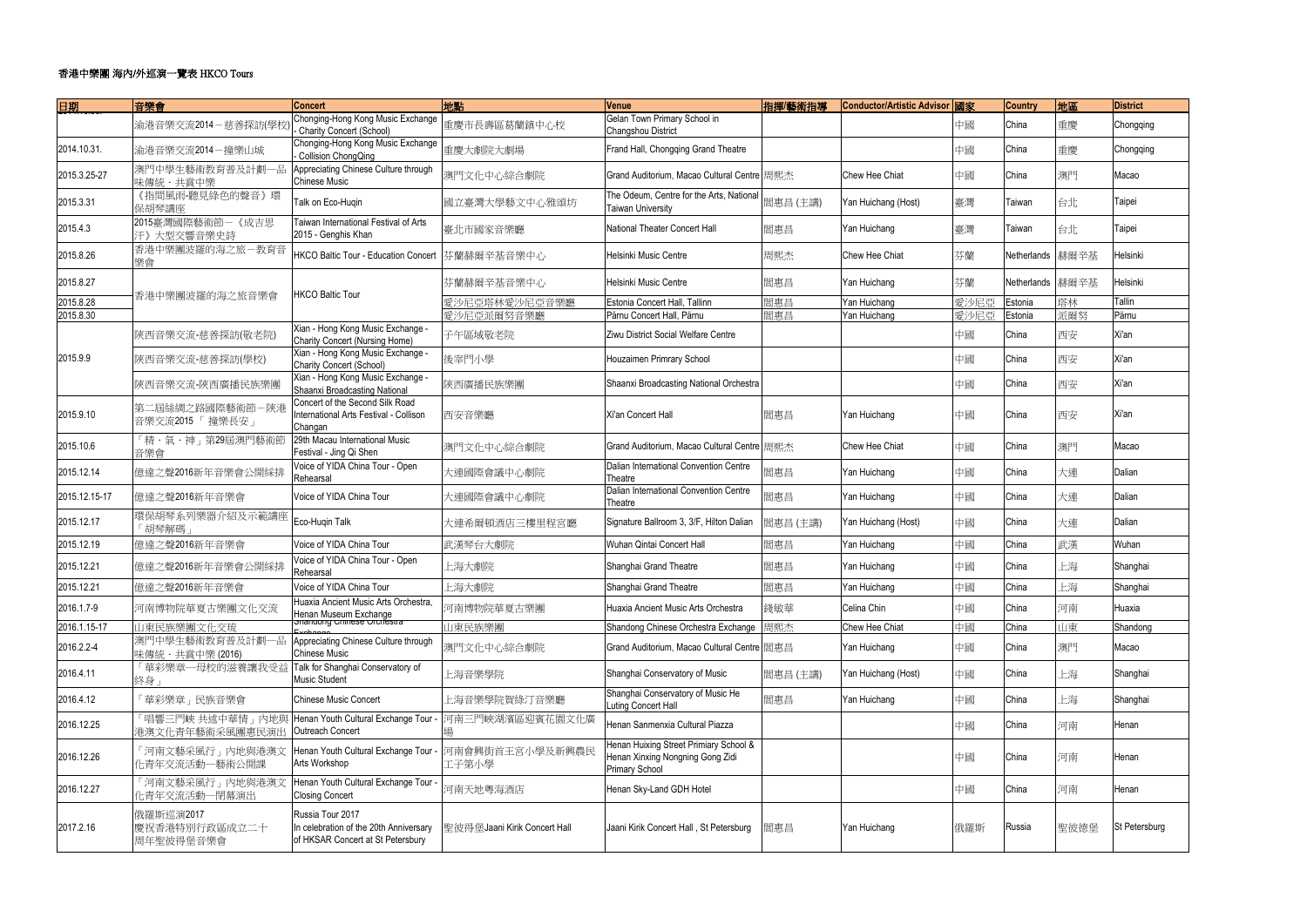| 日期            | 音樂會                                   | <b>Concert</b>                                                                                                 | 地點                              | Venue                                       | 指揮/藝術指導                    | Conductor/Artistic Advisor 國家  |     | <b>Country</b> | 地區  | <b>District</b> |
|---------------|---------------------------------------|----------------------------------------------------------------------------------------------------------------|---------------------------------|---------------------------------------------|----------------------------|--------------------------------|-----|----------------|-----|-----------------|
| 2017.2.20     | 俄羅斯巡演2017<br>慶祝香港特別行政區成立二十周年          | Russia Tour 2017<br>In celebration of the 20th Anniversary<br>of HKSAR The 10th Winter                         | 索契管風琴及室樂廳                       | Sochi Chamber music and Organ Hall          | 閻惠昌                        | Yan Huichang                   | 俄羅斯 | Russia         | 索契  | Sochi           |
| 2017.2.21     | 第十屆冬季國際藝術節                            | International Arts Festival in Sochi                                                                           | 索契冬季劇院                          | Winter Theatre Sochi                        | 閻惠昌、Yuri<br><b>Bashmet</b> | Yan Huichang, Yuri Bashmet 俄羅斯 |     | Russia         | 索契  | Sochi           |
| 2017.3.15-17  | 澳門中學生藝術教育普及計劃一品<br>味傳統・共賞中樂           | Appreciating Chinese Culture through<br><b>Chinese Music</b>                                                   | 澳門文化中心綜合劇院                      | Grand Auditorium, Macao Cultural Centre 周熙杰 |                            | Chew Hee Chiat                 | 中國  | China          | 澳門  | Macao           |
| 2017.3.28     | 深圳「一帶一路」國際音樂節<br>絲路幻想-香港中樂團音樂會        | "Belt and Road" International Music<br>Festival                                                                | 深圳音樂廳                           | Shenzhen Concert Hall                       | 閻惠昌                        | Yan Huichang                   | 中國  | China          | 深圳  | Shenzhen        |
| 2017.4.7      | 韓國外訪 - 統營國際音樂節2017<br>慶祝香港特別行政區成立二十周年 | <b>Tongyeong International Music Festival</b><br>2017<br>In celebration of the 20th Anniversary<br>of HKSAR    | 韓國統營音樂廳                         | <b>Tongyeong Concert Hall</b>               | 閻惠昌                        | Yan Huichang                   | 南韓  | China          | 統營  | Tongyeong       |
| 2017.6.2      | 精氣神 - 香港回歸20周年<br>香港中樂團大型民族交響音樂會      | Jing Qi Shen<br>In celebration of the 20th Anniversary<br>of HKSAR                                             | 天津大劇院                           | <b>Tianjin Grand Theatre</b>                | 閻惠昌                        | Yan Huichang                   | 中國  | China          | 天津  | Tianjin         |
| 2017.6.3      | 精氣神 - 香港回歸20周年<br>香港中樂團大型民族交響音樂會      | Jing Qi Shen<br>In celebration of the 20th Anniversary<br>of HKSAR                                             | 北京音樂廳                           | Beijing Concert Hall                        | 閻惠昌                        | Yan Huichang                   | 中國  | China          | 北京  | Beijing         |
| 2017.6.4      | 精氣神 - 香港回歸20周年<br>香港中樂團大型民族交響音樂會      | Jing Qi Shen<br>In celebration of the 20th Anniversary<br>of HKSAR                                             | 瀋陽盛京大劇院                         | Shenyang Shengjing Grand Theatre            | 閻惠昌                        | Yan Huichang                   | 中國  | China          | 瀋陽  | Shenyang        |
| 2017.6.6      | 精氣神 - 香港回歸20周年<br>香港中樂團大型民族交響音樂會      | Jing Qi Shen<br>In celebration of the 20th Anniversary<br>of HKSAR                                             | 上海保利大劇院                         | Shanghai Poly Grand Theatre                 | 閻惠昌                        | Yan Huichang                   | 中國  | China          | 上海  | Shanghai        |
| 2017.6.9      | 精氣神 - 香港回歸20周年<br>香港中樂團大型民族交響音樂會      | Jing Qi Shen<br>In celebration of the 20th Anniversary<br>of HKSAR                                             | 武漢琴台大劇院                         | Wuhan Qintai Concert Hall                   | 閻惠昌                        | Yan Huichang                   | 中國  | China          | 武漢  | Wuhan           |
| 2017.6.11     | 香港回歸20周年 - 香港中樂團大型<br>民族交響音樂會         | Jing Qi Shen<br>In celebration of the 20th Anniversary<br>of HKSAR                                             | 成都特侖蘇音樂廳                        | Chengdu Jiao Zi Concert Hall                | 閻惠昌                        | Yan Huichang                   | 中國  | China          | 成都  | Chengdu         |
| 2017.11.22    | 「樂韻悠揚絲路情」國際青年音樂<br>交流匯演 - 工作坊         | "Haunting Melodies of the Passion of<br>the Silk Road" International Youth<br>Music Festival - Workshop        | 澳門文化中心會議室                       | Conference Room, Macao Cultural<br>Centre   |                            |                                | 中國  | China          | 澳門  | Macao           |
| 2017.11.25    | 「樂韻悠揚絲路情」國際青年音樂<br>交流匯演 - 戶外音樂會       | "Haunting Melodies of the Passion of<br>the Silk Road" International Youth<br>Music Festival - Outdoor Concert | 澳門南灣・雅文湖畔                       | Anim' Art NAM VAN                           |                            |                                | 中國  | China          | 澳門  | Macao           |
| 2017.11.26    | 「樂韻悠揚絲路情」國際青年音樂<br>交流匯演 - 閉幕音樂會       | "Haunting Melodies of the Passion of<br>the Silk Road" International Youth<br>Music Festival - Closing Concert | 澳門文化中心綜合劇院                      | Grand Auditorium, Macao Cultural<br>Centre  | 閻惠昌                        | Yan Huichang                   | 中國  | China          | 澳門  | Macao           |
| 2017.11.29    | 2017佛山功夫 (動作) 電影周閉幕<br>式音樂會           | Foshan Kung Fu (Action) Film Festival<br><b>Closing Concert</b>                                                | 佛山市演藝中心佛山瓊花影劇院                  | Qionghua Theater, Foshan                    | 周熙杰                        | Chew Hee Chiat                 | 中國  | China          | 佛山  | Foshan          |
| 2017.12.25-26 | 精・氣・神<br>香港中樂團大型民族交響音樂會               | Jing Qi Shen<br>In celebration of the 20th Anniversary<br>of HKSAR                                             | 杭州大劇院歌劇院                        | Opera House, Hangzhou Grand Theatre         | 閻惠昌                        | Yan Huichang                   | 中國  | China          | 杭州  | Hangzhou        |
| 2018.8.31     | 星港音樂交流-慈善探訪(敬老院)                      | Singapore-Hong Kong Cultural<br>Exchange - Charity Conert (Nuring<br>Home)                                     | Sunshine Welfare Action Mission | Sunshine Welfare Action Mission             |                            |                                | 新加坡 | Singapore      | 新加坡 | Singapore       |
|               | 星港音樂交流-慈善探訪(學生)                       | Singapore-Hong Kong Cultural<br>Exchange - Charity Conert (Students)                                           | Home Temasek Polytechnic        | Home Temasek Polytechnic                    |                            |                                | 新加坡 | Singapore      | 新加坡 | Singapore       |
| 2018.9.1      | 劉邦·項羽·兵馬俑                             | Liu Bang, Xiang Yu and the Terra Cotta<br>Warriors                                                             | 新加坡濱海藝術中心                       | <b>Esplanade Concert Hall</b>               | 閻惠昌                        | Yan Huichang                   | 新加坡 | Singapore      | 新加坡 | Singapore       |
| 2018.9.14     | 「音揚大川」—2018香港中樂團中                     | Spreading Chinese Music on China                                                                               | 北京清華大學                          | Tsinghau University, Beijing                | 閻惠昌                        | Yan Huichang                   | 中國  | China          | 北京  | Beijing         |
| 2018.9.16     | 國巡演                                   | Soil and Beyond                                                                                                | 北京國圖藝術中心音樂廳                     | Beijing National Library Concert Hall       | 閻惠昌                        | Yan Huichang                   | 中國  | China          | 北京  | Beijing         |
| 2018.9.20     |                                       |                                                                                                                | 浙江大學                            | Zhejiang University                         | 閻惠昌                        | Yan Huichang                   | 中國  | China          | 浙江  | Zhejiang        |
| 2018.9.22     |                                       |                                                                                                                | 上海大學                            | Shanghai University                         | 閻惠昌                        | Yan Huichang                   | 中國  | China          | 上海  | Shanghai        |